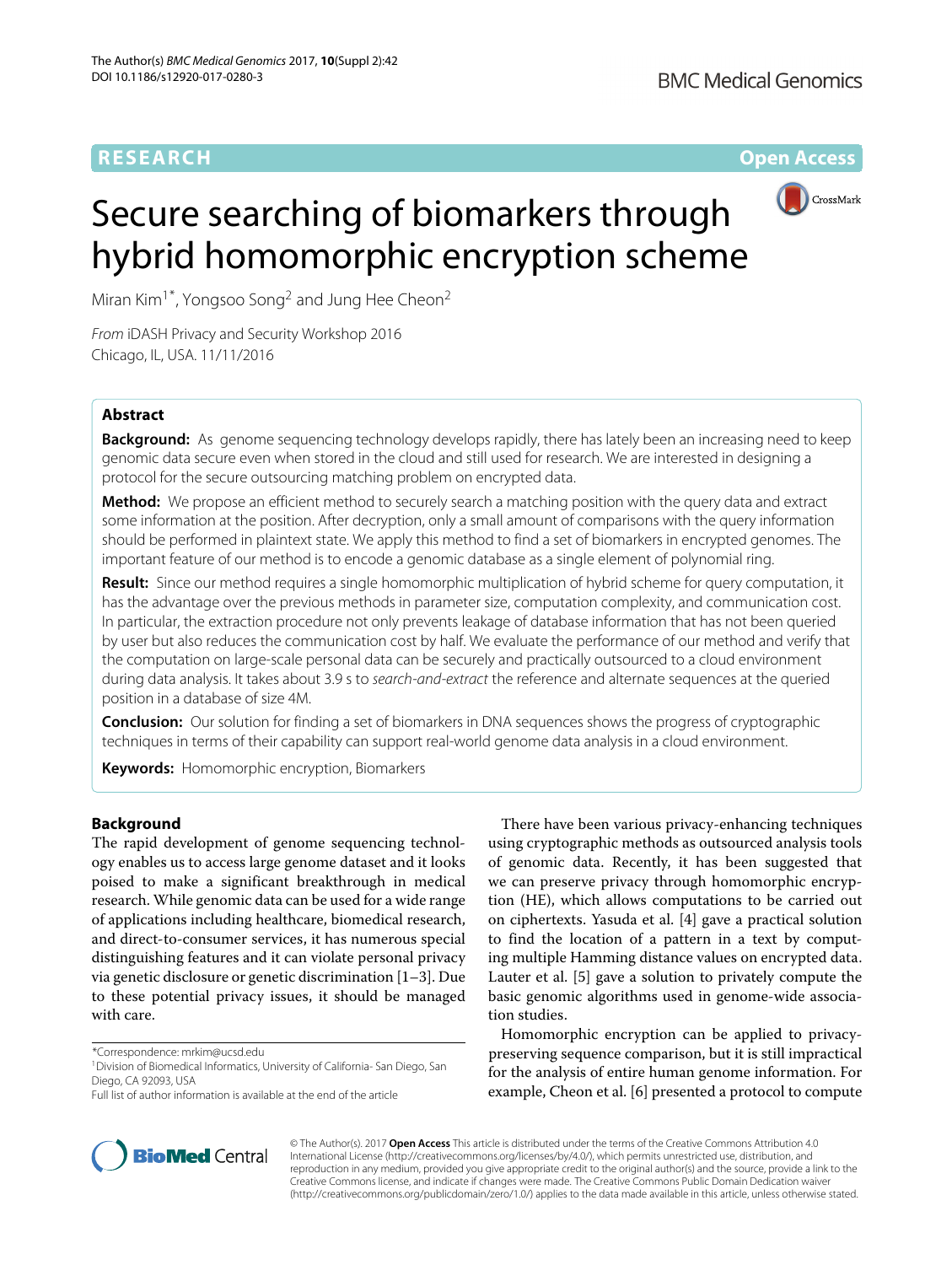the edit distance on homomorphically encrypted data but it took about 27 s even on length 8 DNA sequence. It is not easy to efficiently approximate the edit distance over encryption even though the distance to a public human DNA sequence is given [\[7\]](#page-7-5). This inefficiency comes from the difficulty of homomorphic evaluation of equality test: Encrypting the inputs bit-wise and computing over the encrypted bits yield expensive computation cost (at least linear in the data bit-length).

In this paper, we suggest an efficient method to securely search a set of biomarkers using hybrid Ring-GSW homomorphic encryption scheme.

#### **Problem setting**

The iDASH (Integrating Data for Analysis, 'anonymization' and SHaring) National Center organizes the iDASH Privacy & Security challenge for secure genome analysis. This paper is based on a submission to the task 3 in 2016 iDASH challenge: secure outsourcing of testing for genetic diseases on encrypted genomes. The goal of this task is to privately calculate the probability of genetic diseases through matching a set of biomarkers to encrypted genomes stored in a public cloud service. The requirement is that the entire matching process needs to be carried out using homomorphic encryption so that any information about database and query should not be revealed to the server during computation.

Suppose that the client has a Variation Call Format (VCF) file which contains genotype information such as chromosome number and position in the genome. It also contains some information for each position such as reference and alternate sequences, where each base must be one of SNPs: *A*, *T*, *G*, and *C*. The client encrypts the information using homomorphic encryption and the server calculates the exact match over the encrypted data. The outcome is the absence/presence of the specified biomarkers, that is, an encryption of 1 if matched; otherwise, an encryption of 0. Finally the client decrypts the result by the secret key of homomorphic encryption.

# **Practical homomorphic encryption**

Fully Homomorphic cryptosystems allow us to homomorphically evaluate any arithmetic circuit without decryption. However, the noise of the resulting ciphertext grows during homomorphic evaluations, slightly with addition but substantially with multiplication. For efficiency reasons, for tasks which are known in advance, we use a more practical *Somewhat Homomorphic Encryption* (SHE) scheme, which evaluates functions up to a certain complexity. In particular, two techniques are used for noise management of SHE: one is the *modulusswitching* technique introduced by Brakerski, Gentry and Vaikuntanathan [\[8\]](#page-7-6), which scales down a ciphertext during every multiplication operation and reduces the noise

by its scaling factor. The other is a *scale-invariant* technique proposed by Brakerski such that the same modulus is used throughout the evaluation process [\[9\]](#page-7-7).

Let us denote by  $[\cdot]_Q$  the reduction modulo  $Q$  into the interval  $(-Q/2, Q/2]$  ∩ $\mathbb Z$  of the integer or integer polynomial (coefficient-wise). For a security parameter  $λ$ , we choose an integer  $M = M(\lambda)$  that defines the *M*-th cyclotomic polynomial  $\Phi_M(X)$ . For a polynomial ring  $\mathcal{R}$  =  $\mathbb{Z}[X]/(\Phi_M(X))$ , set the plaintext space to  $\mathcal{R}_t := \mathcal{R}/t\mathcal{R}$ for some fixed  $t \geq 2$  and the ciphertext space to  $\mathcal{R}_Q :=$  $\mathcal{R}/\mathcal{Q}\mathcal{R}$  for an integer  $Q = Q(\lambda)$ . Let  $\chi = \chi(\lambda)$  denote a noise distribution over the ring *R*. We use the standard notation  $a \leftarrow D$  to denote that *a* is chosen from the distribution D.

## *The basic scheme*

The following is a description of basic homomorphic encryption scheme based on the hardness of (decisional) *Ring Learning with Errors* (RLWE) assumption, which was first introduced by Lyubashevsky et al. [\[10\]](#page-7-8). The assumption is that it is infeasible to distinguish the following two distributions. The first distribution consists of pairs  $(a_i, u_i)$ , where  $a_i$  and  $u_i$  are drawn uniformly at random from R*Q*. The second distribution consists of pairs of the form  $(a_i, b_i) = (a_i, a_i s + e_i)$  where  $a_i$  is uniformly random in  $\mathcal{R}_Q$  and s,  $e_i$  are drawn from the error distribution  $\chi$ . To improve efficiency for HE, we use sparse secret keys s with coefficients sampled from  $\{0, \pm 1\}$  as in [\[11\]](#page-7-9).

- RLWE.ParamsGen $(\lambda)$ : Given the security parameter  $\lambda$ , choose an integer M, a modulus Q, a plaintext modulus <sup>t</sup> with *t*|*Q*, and discrete Gaussian distribution  $\chi_{err}$ . Output *params*  $\leftarrow$  (*M*, *Q*, *t*,  $\chi_{err}$ ).
- RLWE.KeyGen(*params*): On the input parameters, let  $N = \phi(M)$  and choose a sparse random **s** from  ${0, \pm 1}^N$ . Generate an RLWE instance  $(a, b) = (a, [ −a**s** + e]<sub>O</sub>)$  for  $e \leftarrow \chi_{err}$ . We set the secret key  $sk \leftarrow s$  and the public key  $pk \leftarrow (a, b)$ .
- RLWE.Enc(*m*, pk): To encrypt  $m \in \mathcal{R}_t$ , choose a small polynomial <sup>v</sup> and two Gaussian polynomials *e*0, *e*<sup>1</sup> over  $R$  and output the ciphertext

ct 
$$
\leftarrow
$$
 (*c*<sub>0</sub>, *c*<sub>1</sub>)  
= ((*Q*/*t*)*m*, 0) + (*bv* + *e*<sub>0</sub>, *av* + *e*<sub>1</sub>)  $\in \mathbb{R}^2_Q$ .

- RLWE.Dec(ct, sk): Given a ciphertext  $ct = (c_0, c_1)$ , output  $m \leftarrow \lfloor (t/Q) \cdot [c_0 + s \cdot c_1]_Q \rfloor$ .
- RLWE.Add(ct, ct'): Given two ciphertexts  $ct = (c_0, c_1)$ and  $ct' = (c'_0, c'_1)$ , the homomorphic addition is  $\text{computed by } \mathsf{ct}_{\mathsf{add}} \leftarrow \Big( \big[ c_0 + c'_0 \big]_Q, \big[ c_1 + c'_1 \big]_Q \Big).$

Throughout this paper, we assume that the integer *M* is a power of two so that  $N = M/2$  and  $\phi_M(X) = X^N + 1$ . We adapt the conversion and modulus-switching techniques of [\[12\]](#page-7-10). The conversion algorithm changes an RLWE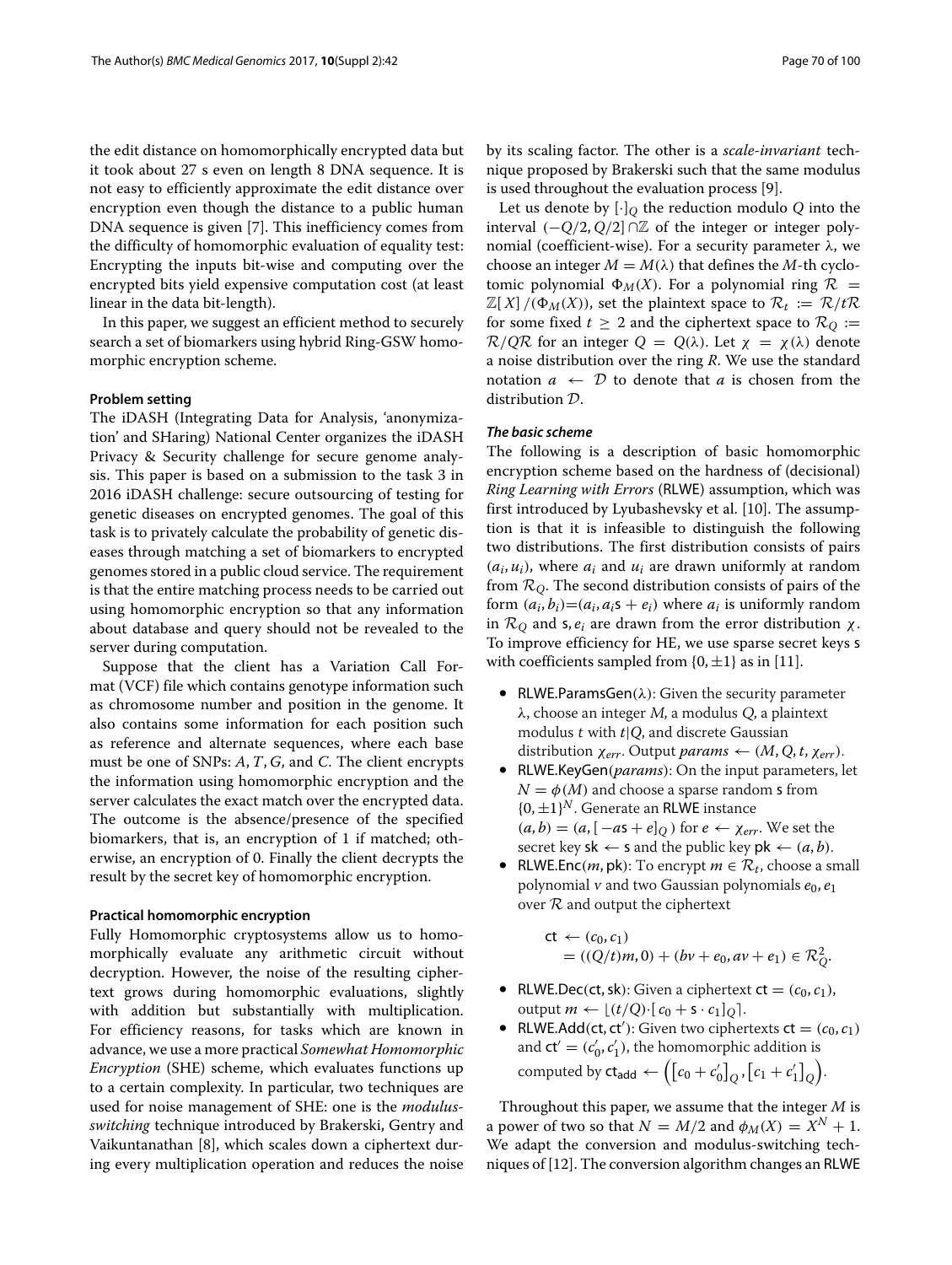encryption of  $m = \sum_i m_i X^i$  into an LWE encryption of its constant term  $m_0$ , and the modulus switching reduces the ciphertext modulus *Q* down to *q* while preserving the message. We note that an LWE ciphertext is represented as a vector in  $\mathbb{Z}_q$  for some modulus  $q$ , and the decryption procedure is done by an inner product of the ciphertext and the secret key vector.

- RLWE.Conv(ct): Given a ciphertext  $ct = (c_0, c_1)$  with  $c_0 = \sum_i c_{0,i} X^i$  and  $c_1 = \sum_i c_{1,i} X^i$ , output the vector  $ct' = (c_{0,0}, c_{1,0}, -c_{1,N-1}, \ldots, -c_{1,1}).$
- $\bullet$  LWE.ModSwitch(ct): Given a ciphertext  $\mathsf{ct} \in \mathbb{Z}_Q^{N+1},$ output the vector  $ct' \leftarrow \lfloor (q/Q) \cdot ct \rceil \in \mathbb{Z}_q^{N+1}.$

An RLWE ciphertext  $ct = (c_0, c_1)$  has the decryption structure of the form  $c_0 + c_1 \cdot s = (Q/t) \cdot m + e$  and its constant term is

$$
c_{0,0} + c_{1,0} s_0 - \sum_{i=1}^{N-1} c_{1,N-i} s_i = (Q/t) \cdot m_0 + e_0.
$$

It can be represented as an inner product of a vec- $\text{tor } (c_{0,0}, c_{1,0}, -c_{1,N-1}, -c_{1,N-2}, \ldots, -c_{1,1})$  and the desired LWE secret key  $\vec{s} = (1, s_0, \ldots, s_{N-1})$ . Hence the output of the conversion algorithm can be seen as an LWE encryption of  $m_0$ . It is also easy to check that if  $ct \in \mathbb{Z}_Q^{N+1}$ satisfies  $\langle ct, \vec{s} \rangle = (Q/t) \cdot m + e \pmod{Q}$ , then the output of LWE.ModSwitch algorithm satisfies  $\langle ct', \vec{s} \rangle = (q/t) \cdot m + e'$ (mod *q*) for some  $e' \approx (q/Q) \cdot e$ . These techniques have been proposed for an efficient bootstrapping [\[12\]](#page-7-10), but they will play totally different roles in our application. Finally an LWE ciphertext of modulus *q* can be decrypted by  $\vec{s}$  as follows.

• LWE.Dec(ct, sk): Given a ciphertext  $ct \in \mathbb{Z}_q^{N+1}$ , output the value  $m \leftarrow \lfloor (t/q) \cdot [\langle ct, \vec{s} \rangle]_q \rceil$ .

If  $\langle ct, \vec{s} \rangle = (q/t) \cdot m + e \pmod{q}$  for some small enough *e*, it returns the correct message *m* modulo *t*. More precisely, the decryption procedure works if  $|te/q| < 1/2$ .

#### *The Ring-GSW scheme*

Gentry et al. [\[13\]](#page-7-11) suggested a fully homomorphic encryption based on the LWE problem, where the message is encrypted as an approximate eigenvalue of a ciphertext. Ducas and Micciancio [\[12\]](#page-7-10) described its RLWE variant. The RGSW symmetric encryption scheme consists of the following algorithms.

- RGSW.ParamsGen $(\cdot)$ , RGSW.KeyGen $(\cdot)$ : Use the same parameter params and secret key s with the basic RLWE scheme. Additionally set the decomposition base  $B_{\textsf{g}}$  and exponent  $d_{\textsf{g}}$  satisfying  $\textit{B}^{d_{\textsf{g}}}_{\textsf{g}}\geq \textit{Q}.$
- RGSW.Enc(*m*, sk): To encrypt  $m \in \mathcal{R}_t$ , pick a matrix  $\mathbf{a}\in\mathcal{R}_{Q}^{2d_{\mathsf{g}}}$  uniformly at random, and **e**  $\in \mathbb{R}^{2d_9} \simeq \mathbb{Z}^{2d_9 \cdot n}$  with discrete Gaussian
	-

distribution  $\chi$  of parameter  $\varsigma$ , and output the ciphertext

$$
CT \leftarrow [\mathbf{b}, \mathbf{a}] + m\mathbf{G} \in \mathcal{R}_Q^{2d_g \times 2}
$$

where **b** = 
$$
-\mathbf{a} \cdot \mathbf{s} + \mathbf{e}
$$
 and the gadget matrix  
\n
$$
\mathbf{G} = \left(\mathbf{I} \parallel B_{g}\mathbf{I} \parallel \ldots \parallel B_{g}^{d_{g}-1}\mathbf{I}\right)^{T} \in \mathcal{R}_{Q}^{2d_{g} \times 2} \text{ for } 2 \times 2
$$
\nidentity matrix **I**.

Let  $WD_{B_0}(\cdot)$  be the decomposition with the base  $B_q$ , where the dimension of input vector is multiplied by *d*<sup>g</sup> through this algorithm. The RGSW encryption of *m* satisfies  $CT \cdot (1, s) = m \cdot (1, s, \ldots, B_g^{d_g-1}, B_g^{d_g-1} s) + e.$ Roughly, *m* is an *approximate* eigenvalue of WD*B*<sup>g</sup> (CT) with respect to the eigenvector  $\left(1,\mathsf{s},\ldots,\mathsf{B}_{\mathsf{g}}^{d_{\mathsf{g}}-1},\mathsf{B}_{\mathsf{g}}^{d_{\mathsf{g}}-1}\mathsf{s}\right)$ . In [\[14\]](#page-7-12), the hybrid multiplication between RGSW ciphertexts and RLWE ciphertexts has been defined as follows.

• Hybrid.Mult(CT, ct): Given an RGSW ciphertext  $\mathsf{CT} \in \mathcal{R}^{2d_{\mathsf{g}} \times 2}_{Q}$  and an <code>RLWE</code> ciphertext  $\mathsf{ct} \in \mathcal{R}^{2}_{Q}$ output the vector  $ct' \leftarrow CT^T \cdot WD_{B_0}(ct)$ .

If CT and ct are RGSW and RLWE encryptions of *m* and *m'*, respectively, their multiplication **ct**' is a valid RLWE encryption of *mm* . For convenience, we will denote  $Hybrid.Mult(CT, ct) algorithm by  $\Box$ , *i.e.*, (CT, ct)  $\in$$  $\mathcal{R}_Q^{2d_{\mathsf{g}}\times 2}\times\mathcal{R}_Q^2\mapsto \mathsf{CT}\boxdot$  ct  $\in\mathcal{R}_Q^2.$ 

# **Methods**

# **Privacy-preserving database searching and extraction**

Let us consider a database of a set of *n* tuples. Each tuple consists of pairs  $(d_i, \alpha_i)$  for  $i = 1, \ldots, n$ , where  $d_i$  denotes a *data-tag* in the domain  $\{0, 1, \ldots, \mathcal{T} - 1\}$  and α*<sup>i</sup>* represents the corresponding *value attribute* in a plaintext space  $\mathbb{Z}_t \setminus \{0\}$ . Note that all the tags should be distinct from each other. For instance, in the case of personal information database,  $\alpha_i$  may be the age of user whose identity number is *di*.

Given a *query tag d* from a tag domain and a *query value* α from a plaintext space, the matching problem is to determine the existence of an index *i* such that  $(d, \alpha) = (d_i, \alpha_i)$ . Now consider the following simplified search query: select  $\alpha_i$  if there exists an index *i* such that  $d_i = d$ ; otherwise zero ( $\perp$ ). The purpose of this section is to store the database and carry out this search query on the public cloud. The server should learn nothing from encrypted query and any information other than the final result should not be leaked to user. Throughout this work, we will use semi-honest (honest but curious) adversary model, which is a standard assumption for evaluation of homomorphic encryption.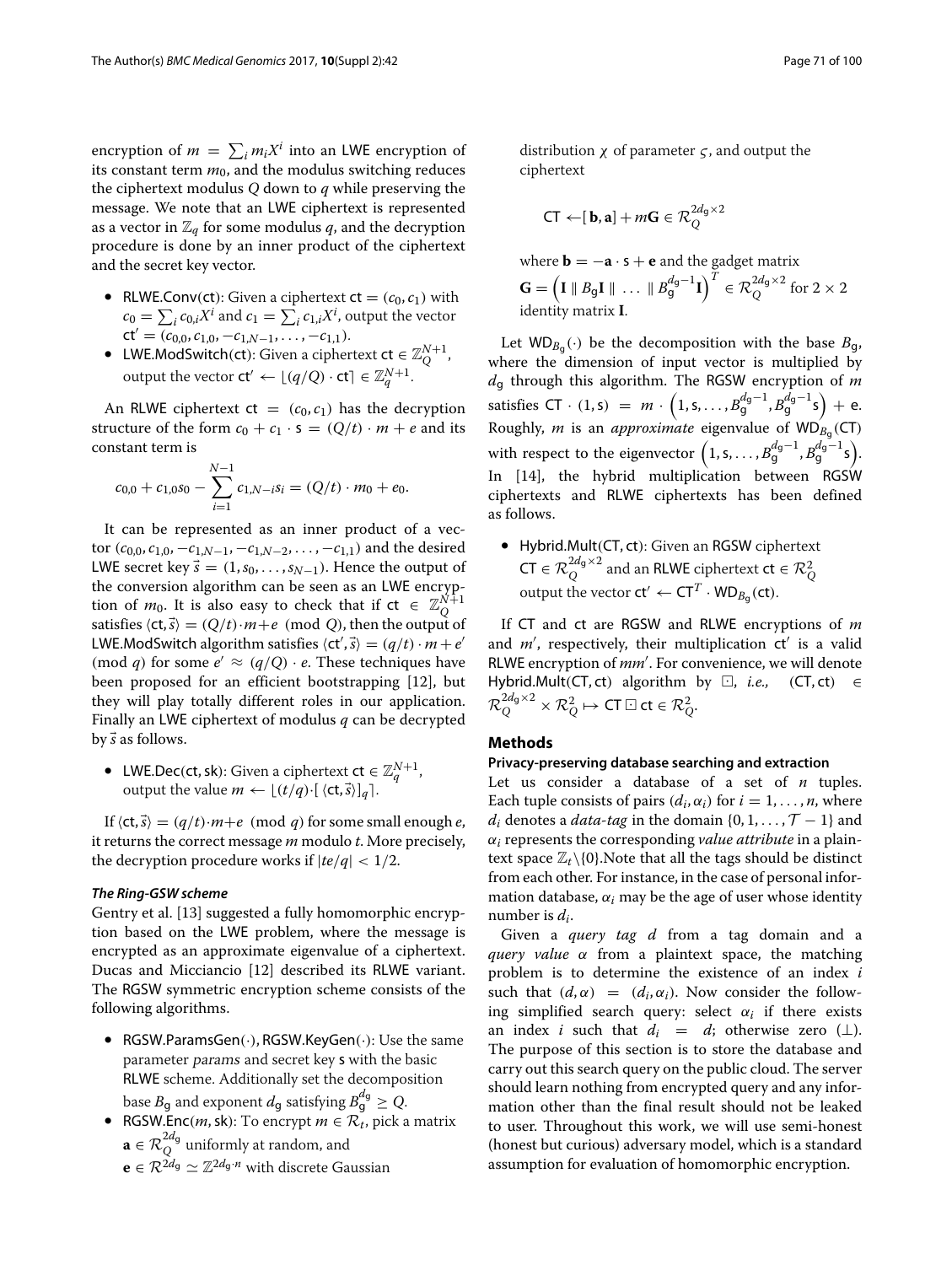Our main idea is the following encoding method of database suitable for the efficient computation of equality test and extraction:

$$
DB(X) = \sum_{i} \alpha_i X^{d_i} \in \mathbb{Z}_t[X].
$$

The user encrypts this polynomial with the RLWE public-key encryption scheme and stores the ciphertext  $ct_{DB}$  in the server. At the query phase, given a query tag  $d$ , the user encrypts the monomial *X*−*<sup>d</sup>* with the RGSW symmetric encryption scheme and sends the ciphertext  $CT_0$  to the server. We assume that the RGSW encryption scheme has the same secret key sk as the one of RLWE encryption scheme.

Given two ciphertexts  $CT_Q \leftarrow RGSW$ . Enc $(X^{-d})$  and  $ct_{DB} \leftarrow$  RLWE.Enc( $DB(X)$ ), the server first performs their multiplication to obtain an ciphertext, denoted by  $ct_{mult}$  =  $\mathsf{CT}_\mathsf{Q} \boxdot \mathsf{ct}_\mathsf{DB}.$  It follows from the previous section that  $\mathsf{ct}_\mathsf{mult}$ is a valid RLWE encryption of the polynomial

$$
DB(X) \cdot X^{-d} = \sum_{i} \alpha_i X^{d_i - d} \in \mathcal{R}_t.
$$

Since we use the cyclotomic polynomial  $\phi_M(X) = X^N + 1$ of power-of-two degree, the polynomial ring  $R$  has the property  $X^N = -1$ . Thus, for any tag *d*, the constant term of the polynomial  $DB(X) \cdot X^{-d}$  is  $\alpha_i$  if there is some index *i* satisfying  $d = d_i$ , otherwise zero.

Now the server applies the RLWE.Conv algorithm on  $ct_{mult}$  to compute an LWE encryption  $ct_{conv}$  of this constant term. This conversion procedure not only prevents the leakage of information that has not been queried but also reduces the size of output ciphertext by half. In addition, the (optional) modulus-switching procedure can be considered to get a ciphertext ct<sub>res</sub> with a smaller modulus size and reduce the communication cost. Finally the user decrypts this LWE ciphertext and gets the desired value  $\alpha_i$  or zero ( $\perp$ ). Algorithm 1 summarizes the procedure of secure *search-and-extraction*.

Our method can be modified to support a secure comparison of data values using a hash (one-way) function. If hashed values of  $\alpha_i$  are used as polynomial coefficients, our method will return a hashed value of α*<sup>i</sup>* to the user instead of  $\alpha_i$ . The user may check whether the resulting value and the hashed query value are the same or not without knowing information about database.

## **Comparison with related work**

Equality test has been traditionally considered difficult to perform on homomorphic encryption, because of its large circuit depth [\[7,](#page-7-5) [15,](#page-7-13) [16\]](#page-7-14). They evaluate the equality test on each encrypted tuple of database, so at least  $\Omega(n)$  homomorphic operations are required for searching on database of size *n*. In addition, Boneh et al. [\[17\]](#page-7-15) does not protect the database information to the users, that

#### **Algorithm 1** Procedure of secure search-and-extraction

- 1: Database encryption: The data owner encodes the genomic information as DB(*X*) and submits its encryption to the server:  $ct_{DB} \leftarrow$  RLWE.Enc(DB(X)).
- 2: Query encryption: The user encodes the query tag *d* and sends its encryption to the server:

 $\mathsf{CT}_\mathsf{Q}\leftarrow \mathsf{RGSW}.\mathsf{Enc}\left(X^{-d}\right).$ 

3: Evaluation phase: The server computes their multiplication, and carries out the conversion and modulusswitching operations:

$$
\begin{array}{lcl} \mathsf{ct}_{mult} &\leftarrow & \mathsf{Hybrid.Mult}(\mathsf{CT}_{Q},\mathsf{ct}_{DB}).\\ \mathsf{ct}_{conv} &\leftarrow & \mathsf{RLWE}.Convert(\mathsf{ct}_{mult}).\\ \mathsf{ct}_{res} &\leftarrow & \mathsf{LWE}.ModSwitch(\mathsf{ct}_{conv}). \end{array}
$$

Return the resulting ciphertext  $ct_{res}$  to the user.

4: Decryption phase: The user decrypts the ciphertext with the secret key and gets the desired value:  $\alpha \leftarrow$  LWE.Dec(ct<sub>res</sub>).

is, the whole database can be recovered by the resulting ciphertext of a query. However, our method is very efficient in parameter size and complexity since it requires only a single hybrid multiplication.

One limitation of this method is that the tags *di* should be bounded by ciphertext dimension *N* to construct the encoding polynomial DB(*X*). Since the dimension *N* has a significant influence on the performance of HE scheme, too large value of *N* has an impractical impact on the performance. In the next section, we will describe how to overcome this problem in terms of the application to genomic data.

#### **Secure searching of biomarkers**

We return to our main goal of task3: secure outsourcing matching of a set of biomakers to encrypted genomes. We describe how to encode and encrypt the genotype information of VCF file in order to apply the privacypreserving database searching and extraction.

VCF file contains multiple genotype information lines, where each of them consists of a triple (ch*i*, pos*i*, SNPs*i*) of chromosome number, position, and a sequence of SNP alleles. A chromosome identifier ch ranges from 1 to 22, X, and Y. A non-negative integer pos represents the reference position with the first base having position 1, and SNPs is a r eference or alternate sequence in {*A*, *T*, *G*, *C*}∗. A query from user is also a triple of the same form and we aim to decide absence/presence of this biomarker in the database file.

We represent the sex chromosomes X and Y as 0 and 23, respectively. Then we define an encoding function  $\mathcal E$  :  $\mathbb{Z} \times \mathbb{Z} \to \mathbb{Z}$  by

$$
(ch, pos) \mapsto d = ch + 24 \cdot pos.
$$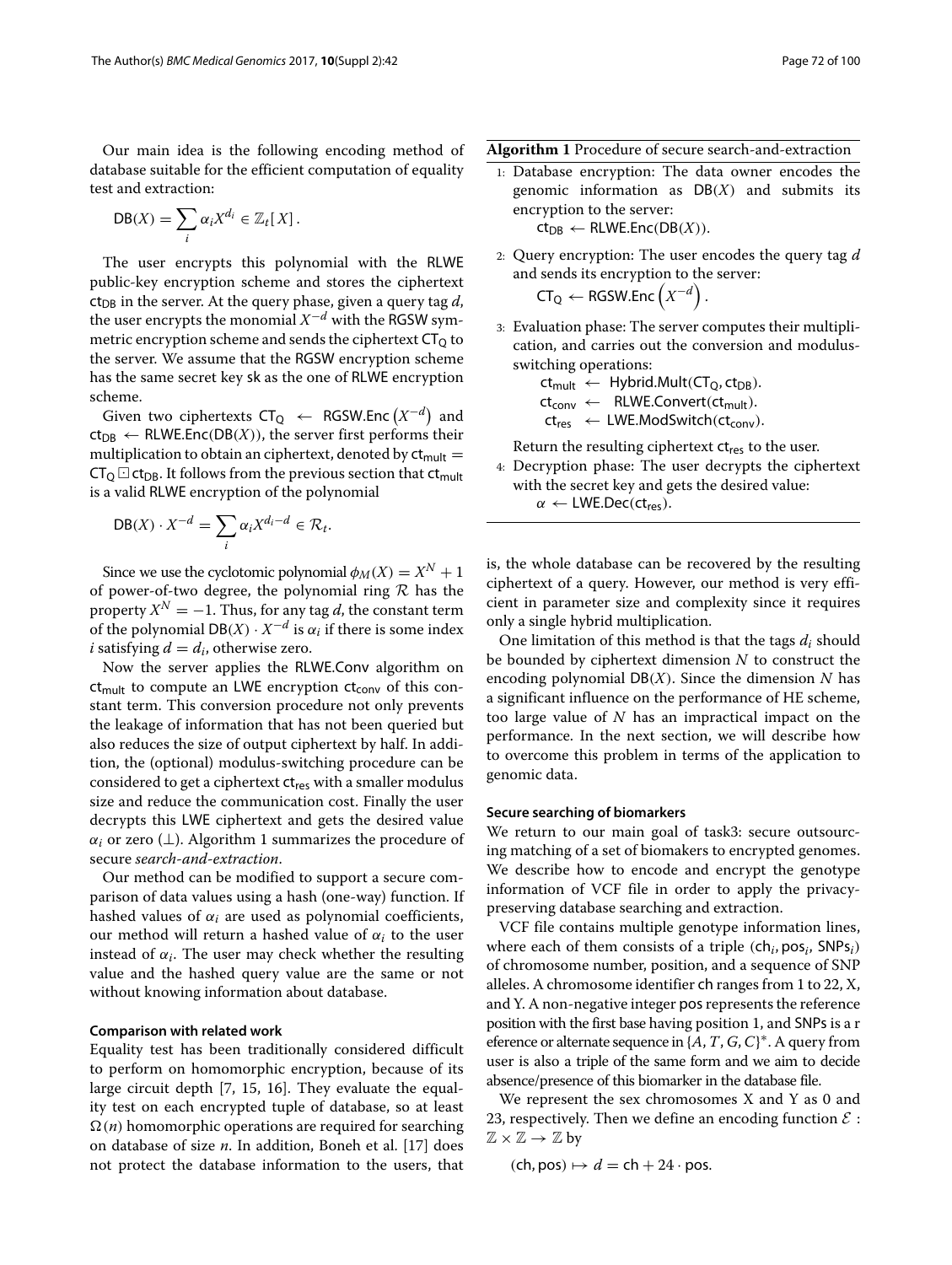In the following, we describe how to encode the SNPs. For convenience we set the upper bound for the length of SNPs, so let  $n_{SNP}$  be the maximal number of reference (or alternate) alleles to be compared between the query genome and user genome in the target database. Each of SNP is represented by two bits as

$$
A \mapsto 00, T \mapsto 01, G \mapsto 10, C \mapsto 11,
$$

and then concatenated with each other. Next we pad with 1 to the left of the bit string in order to express the staring position of SNPs. Finally it is zero-padded into a binary string of length  $\ell_{SNP} = 2 \cdot n_{SNP} + 1$ , and we convert it into an integer value, denoted by  $\alpha_i$ . If a single nucleotide variant at the given locus is not known, then it is encoded as 0-string. For example, '*GC*' is encoded as a bit string 1|10|11, which will be represented as an integer  $1|10|11_{(2)} = 27.$ 

Now consider the case that we wish to encode the reference and alternate alleles together. Let  $\alpha_i^{\text{ref}}$  and  $\alpha_i^{\text{alt}}$  denote the integer encodings of  $n_{SNP}$  reference alleles and  $n_{SNP}$ alternate alleles, respectively. Then we define an encoding  $\alpha_i$  by the concatenation of two encodings, *i.e.*,  $\alpha_i$  =  $2^{\ell_{\sf SNP}} \cdot \alpha^{\sf ref}_i + \alpha^{\sf alt}_i$  as an integer. Table [1](#page-4-0) shows the format of database file and illustrates some examples of encoded genomic data.

A database file is encoded as a set of pair  $(d_i, \alpha_i)$  for  $i = 1, \ldots, n$  such that  $d_i = \mathcal{E}(\mathsf{ch}_i, \mathsf{pos}_i)$  and  $\alpha_i$  is the encoded integer of the *i*-th SNP allele string. Then the encodings  $d_i$  and  $\alpha_i$  are regarded as data-tag and value attribute, respectively. The data user constructs a polynomial DB $(X) = \sum_{k} c_{k} X^{k}$  such that

$$
c_k = \begin{cases} \alpha_i & \text{if } k = d_i \text{ for some } i, \\ \alpha \leftarrow \mathbb{Z}_t & \text{otherwise.} \end{cases}
$$

The user encrypts the polynomial with the RLWE publickey encryption scheme as described above.

The query genes are also encoded as a pair of integers  $(d, \alpha)$ , however, we consider only the information of  $d$  is encrypted using the RGSW symmetric encryption scheme, that is, the user encrypts the monomial  $X^{-d}$ .

# **Results and discussion**

In this section, we explain how to set the parameters and describe our optimization techniques for the implementation. We also present our results using the techniques. The dataset was randomly selected from Personal Genome Project. Our implementation is publicly available on github [\[18\]](#page-7-16).

## **How to set parameters**

Since all the matching computation is performed on encrypted data in the cloud, the security against a semihonest adversary follows from the semantic security of the underlying HE scheme. The security of the homomorphic encryption scheme relies on the hardness of the RLWE assumption. We derive a lower-bound on the ring dimension as  $N \geq \frac{\lambda+110}{7.2} \cdot \log_2 Q$  to get  $\lambda$ -bit security level from the security analysis of [\[11\]](#page-7-9).

<span id="page-4-0"></span>**Table 1** The format of genome data and its encoding with  $n_{SNP} = 10$ 

| CHROM | POS       | d          | <b>REF</b>     | ALT            | $\alpha$  |
|-------|-----------|------------|----------------|----------------|-----------|
|       | 161235340 | 3869648161 | G              | A              | 12582916  |
|       | 161235596 | 3869654305 | C              | $\tau$         | 14680069  |
|       | 161235657 | 3869655769 | G              | Т              | 12582917  |
|       | 161235981 | 3869663545 | G              | A              | 12582916  |
|       | 161237503 | 3869700073 |                | <b>TTTTTGT</b> | 21849     |
|       | 161237891 | 3869709385 | G              | A              | 12582916  |
|       | 161238009 | 3869712217 | G              |                | 12582912  |
|       | 161238488 | 3869723713 | A              | G              | 8388614   |
|       | 161238683 | 3869728393 | G              | A              | 12582916  |
|       | 161238856 | 3869732545 | T              |                | 10485760  |
|       | 161239028 | 3869736673 | AG             |                | 37748736  |
|       | 161239142 | 3869739409 | $\overline{A}$ | G              | 8388614   |
|       | 161239346 | 3869744305 | G              | $\tau$         | 12582917  |
|       | 161239470 | 3869747281 | C              |                | 14680069  |
|       | 161239788 | 3869754913 |                | AA             | 16        |
|       | 161239978 | 3869759473 | C              | $\tau$         | 12582917  |
|       | 161240641 | 3869775385 | TGAT           |                | 740294656 |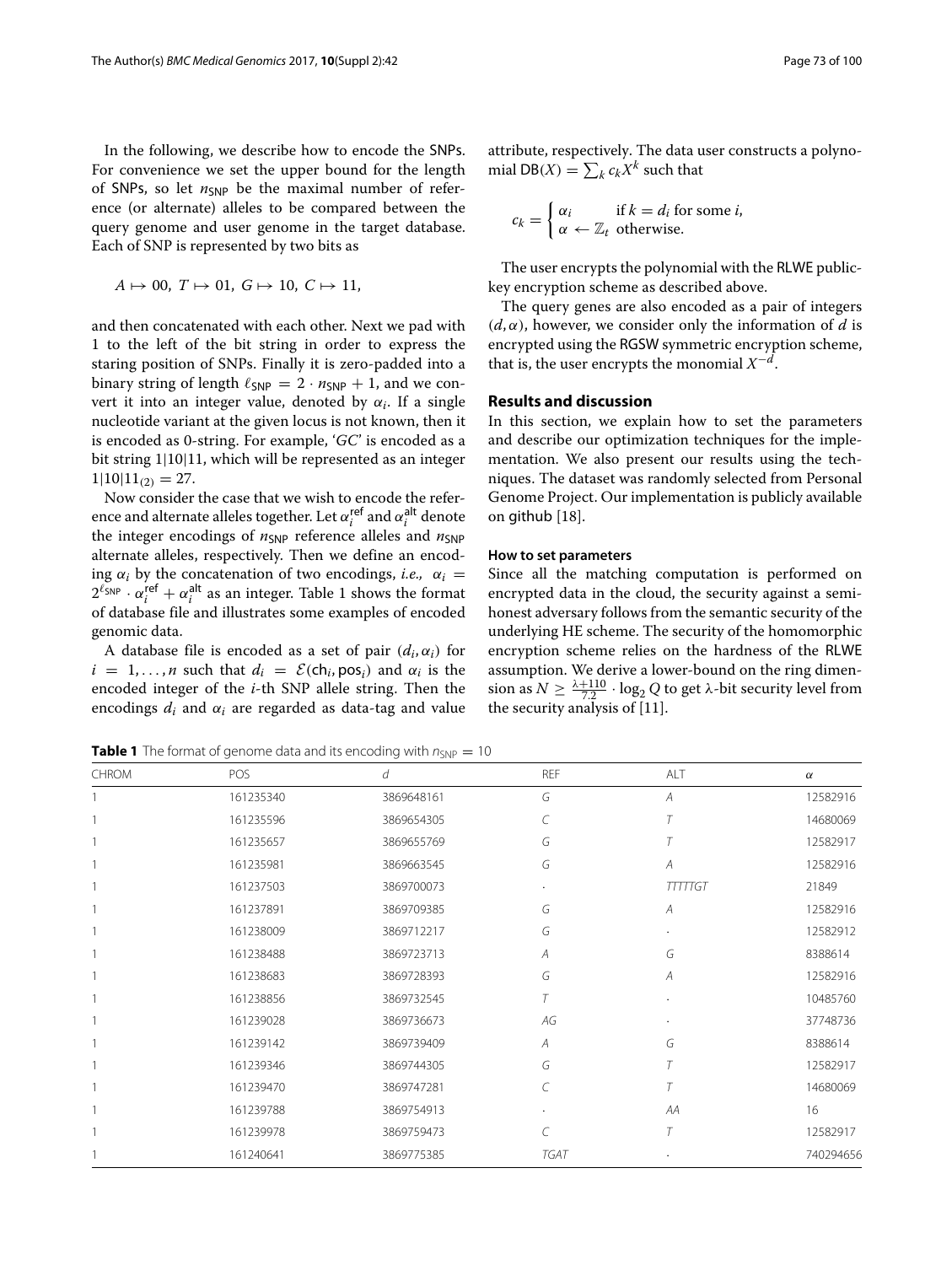Given the ciphertext modulus *Q*, it follows from the estimation of noise growth during evaluations [\[12\]](#page-7-10) and decryption condition that we get the upper bound on the plaintext modulus *t* to ensure the correctness of decryption after computation. So we set *t* as the largest power-oftwo integer less than the upper bound. If the encodings of the allele strings are too large, we divide them into smaller integers so that each of them is smaller than *t*. Then we repeat the algorithm to construct the corresponding polynomials of each integer.

#### **Optimization techniques**

As we mentioned before, the ring dimension *N* needs to be larger than the encoded integers *di*'s. However, the encoded integers *di* from VCF files have bits size about 32, while a dimension *N* with about  $11 \le \log_2 N \le 16$  is considered appropriate for implementation of HE schemes to achieve both security and efficiency. Hence direct application of our method to the VCF file would yield an impractical result.

For compression of tag data and its re-randomization, we make the use of a pseudo random number generator  $H(\cdot)$  which transforms a tag  $d_i$  into a pair of two non-negative integers  $d_i^*$  and  $d_i^{\dagger}$  less than *N*. Our implementation adopts SHA-3 and extracts  $log_2 N = 11$  bits of the hashed value for each of  $d_i^*$  and  $d_i^{\dagger}$ .

We construct two polynomials

$$
\mathsf{DB}^*(X) = \sum_k c_k^* X^k, \; \mathsf{DB}^\dagger(X) = \sum_k c_k^\dagger X^k
$$

by the Algorithm 2. Note that for any  $1 \leq i \leq n$  and  $H(d_i) = (d_i^*, d_i^\dagger) \in \{0, \ldots, N\!-\!1\}^2$ , the pair of constructed polynomials  $\mathsf{D}\mathsf{B}^*$  and  $\mathsf{D}\mathsf{B}^\dagger$  satisfy  $\alpha_i = c_{d_i^*} + c_{d_i^\dagger}.$  The proce*i* dure of database encoding for secure search of biomarkers is described in Algorithm 2.

# **Algorithm 2** Encoding genomic data 1:  $c_{d_1^*}^*$  ← α<sub>1</sub> ∈ ℤ<sub>*q*</sub>,  $c_{d_1^*}^*$  ← α<sub>1</sub> −  $c_{d_1^*}^*$

2:  $d_1^* \in \mathcal{D}^*, d_1^\dagger \in \mathcal{D}^\dagger$ 3: **for** *i* ∈ {2, ... , *n*} **do** 4: **if**  $d_i^* \notin \mathcal{D}^*$  and  $d_i^{\dagger} \notin \mathcal{D}^{\dagger}$  **then** 5:  $c_{d_i^*}^* \leftarrow \alpha_i \in \mathbb{Z}_q, c_{d_i^{\dagger}}^{\dagger} \leftarrow \alpha_i - c_{d_i^*}^*$ 6: **else if**  $d_i^* \in \mathcal{D}^*$  and  $d_i^{\dagger} \notin \mathcal{D}^{\dagger}$  **then** 7:  $c_{d_i^{\dagger}}^{\dagger} \leftarrow \alpha_i - c_{d_i^*}^*$ 8: **else if**  $d_i^* \notin \mathcal{D}^*$  and  $d_i^{\dagger} \in \mathcal{D}^{\dagger}$  **then** 9:  $c_{d_i^*}^* \leftarrow \alpha_i - c_{d_i^{\dagger}}^{\dagger}$ 10: **end if** 11:  $d_i^* \in \mathcal{D}^*, d_i^{\dagger} \in \mathcal{D}^{\dagger}$ 12: **end for** 13: **return**  $DB^*(X) = \sum_k c_k^* X^k$ ,  $DB^{\dagger}(X) = \sum_k c_k^{\dagger} X^k$  nomials DB<sup>∗</sup> and DB†, respectively. Similarly, given the query encoding *d*, the user computes its randomized value  $H(d) = (d^*, d^{\dagger})$  and encrypts the two polynomials  $X^{-d^*}$ and  $X^{-d^\dagger}$  . We denote the ciphertexts by CT $_{\mathsf{Q}}^*$  and CT $_{\mathsf{Q}}^\dagger$  . The server computes the hybrid multiplication to obtain the ciphertexts

$$
\mathsf{ct}^*_{\mathsf{mult}} = \mathsf{CT}^*_Q \boxdot \mathsf{ct}^*_{\mathsf{DB}}, \ \mathsf{ct}^\dagger_{\mathsf{mult}} = \mathsf{CT}^\dagger_Q \boxdot \mathsf{ct}^\dagger_{\mathsf{DB}}.
$$

Now let ct denote the ciphertext computed by the homomorphic addition between  $\mathsf{ct}^*_\mathsf{mult}$  and  $\mathsf{ct}^\dagger_\mathsf{mult}$ . Finally the server converts it into an LWE ciphertext and performs the modulus-switching procedure as described above. The Algorithm 3 describes the procedure of secure *search-and-extraction* using our proposed optimization techniques.

#### **Implementation results**

The use of variable type '*int32\_t*' accelerates the speed of implementations and basic C++ std libraries, so we set  $Q = 2^{32}$  as the ciphertext modulus. We also set  $t = 2^{11}$ as the modulus parameter of the plaintext space to ensure

**Algorithm 3** Procedure of optimized secure search of biomarkers

1: Database encryption: The data owner encodes the genomic information as  $DB^*(X)$  and  $DB^*(X)$ . Then the user submits the ciphertexts to the server:  $\mathsf{ct}^*_{\mathsf{DB}}$  ← RLWE.Enc(DB<sup>\*</sup>(*X*)),

 $\mathsf{ct}^\dagger_{\mathsf{DB}} \leftarrow \mathsf{RLWE}.\mathsf{Enc}(\mathsf{DB}^\dagger(X)).$ 

2: Query encryption: The user encodes the query as *X*−*d*<sup>∗</sup> and *X*−*d*† . Then the user sends the ciphertexts to the server:

$$
CT_Q^* \leftarrow \text{RGSW}.\text{Enc}(X^{-d^*}),
$$
  
\n
$$
CT_Q^{\dagger} \leftarrow \text{RGSW}.\text{Enc}(X^{-d^{\dagger}}).
$$

3: Evaluation phase: The server computes their multiplications:

 $\mathsf{ct}^*_{\mathsf{mult}} \leftarrow \mathsf{CT}^*_\mathsf{Q} \boxdot \mathsf{ct}^*_{\mathsf{DB}} ,~ \mathsf{ct}^\dagger_{\mathsf{mult}} \leftarrow \mathsf{CT}^\dagger_\mathsf{Q} \boxdot \mathsf{ct}^\dagger_{\mathsf{DB}} .$ 

Let  $ct \leftarrow ct^*_{mult} + ct^{\dagger}_{mult}$ . The server converts it into an LWE ciphertext and performs modulus-switching operations:

$$
ct_{conv} \leftarrow RLWE. Convert(ct).
$$

 $ct_{res}$  ← LWE.ModSwitch(ct<sub>conv</sub>).

Return the resulting ciphertext ct<sub>res</sub> to the user.

4: Decryption phase: The user decrypts the ciphertext with the secret key and gets the desired value:  $\alpha \leftarrow$  LWE.Dec(ct<sub>res</sub>).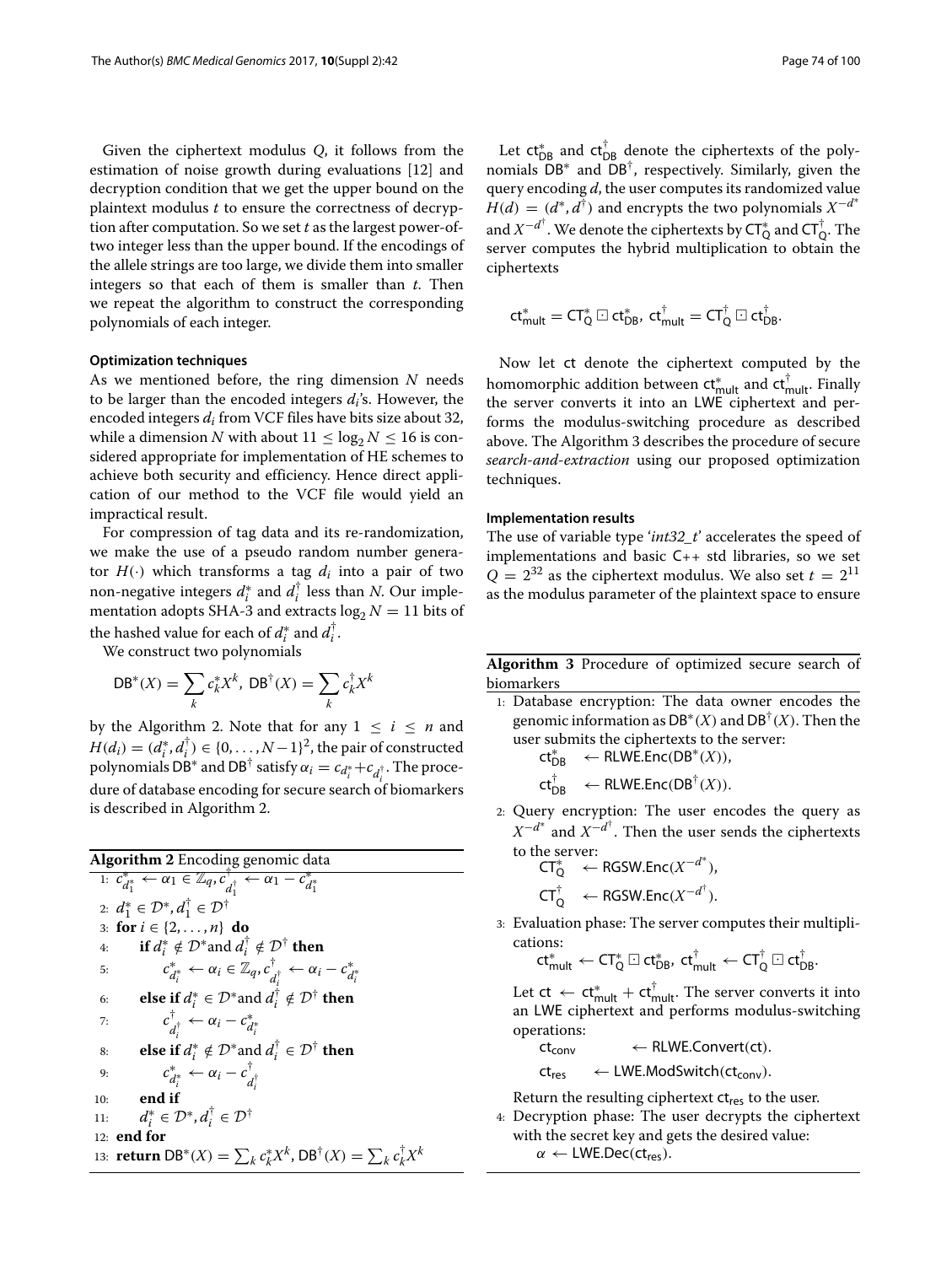| DB size |           | Complexity |           |          |                    | Storage |         |         |
|---------|-----------|------------|-----------|----------|--------------------|---------|---------|---------|
|         | $n_{SNP}$ | Query-enc  | DB-enc    | Eval     | Dec                | Query   | DB      | Result  |
| 10K     | 2         |            | 3.563 ms  | 0.018 s  | $0.004$ ms         |         | 3 MB    | 0.75 MB |
|         | 5         |            | 7.212 ms  | 0.039 s  | $0.011 \text{ ms}$ |         | 6 MB    | 1.5 MB  |
|         | 10        |            | 14.813 ms | 0.079 s  | $0.027$ ms         |         | 12 MB   | 3 MB    |
| 100 K   | 2         |            | 21.424 ms | 0.111 s  | $0.034$ ms         | 160 KB  | 17 MB   | 4.25 MB |
|         | 5         | 3.247 ms   | 42.415 ms | 0.227s   | 0.064 ms           |         | 34 MB   | 8.5 MB  |
|         | 10        |            | 99.921 ms | 0.454 s  | $0.139$ ms         |         | 68 MB   | 17 MB   |
| 4 M     | 2         |            | 0.745 s   | 3.954 s  | $1.171$ ms         |         | 593 MB  | 148 MB  |
|         | 5         |            | 1.506 s   | 7.911 s  | 1.949 ms           |         | 1185 MB | 296 MB  |
|         | 10        |            | 3.001 s   | 15.442 s | 3.795 ms           |         | 2370 MB | 593 MB  |

<span id="page-6-0"></span>**Table 2** Implementation results of secure searching of biomarkers

the correctness for the output ciphertext. We take the following parameters for Gadget matrix  $G: B<sub>g</sub> = 128$  and  $d_{\textsf{g}}=5$ , so that they satisfy the condition  $\emph{B}^{d_{\textsf{g}}}_{\textsf{g}}\geq \emph{Q}.$ 

Each coefficient of the secret key sk is chosen at random from  $\{0, \pm 1\}$  and we set 64 as the number of nonzero coefficients in the secret key. As in the work of [\[12\]](#page-7-10), we considered the Gaussian distribution of standard deviation  $\sigma = 1.4$  to sample random error polynomials.

For the efficiency of homomorphic multiplication, we also used the optimized library for complex FFT, *i.e., the Fast Fourier Transform in the West* [\[19\]](#page-7-17). That is, we use the complex primitive 2*N*-th root of unity rather than a primitive root in a prime field of order *Q*. We measure a running time of 0.804 s to set up the FFT environment at dimension  $2N = 2^{12}$ . The key generation of two schemes takes about 0.247 ms in total.

Table [2](#page-6-0) presents the time complexity and storage for the evaluation of secure searching of biomarkers. All the experiments were performed on a single Intel Core i5 running at 2.9 GHz processor. The chosen parameters provide  $\lambda = 128$  bits of security level.

#### **Conclusions**

In this work, we suggested an efficient method to securely search the query tag and extract the corresponding value from a database over hybrid GSW homomorphic encryption scheme. We came up with a solution to the secure outsourcing matching problem by using polynomial encoding and extraction of desired value based on the multiplication of an RGSW ciphertext and an ordinary RLWE ciphertext. And then we applied this method to find a set of biomarkers in DNA sequences.

Our solution shows the progress of cryptographic techniques in terms of their capability can support real-world genome data analysis in a cloud environment. We list a few fascinating open problems to remain. First, we only considered the semi-honest adversary model in this work. Other tools such as homomorphic authenticated scheme

may lead to more efficient protocols in the malicious settings. Another issue is to support *k* multiple queries while maintaining the performance and communication cost less than *k* times of a single query case. We expect to have much faster performance by enabling a batching method.

#### **Acknowledgements**

The authors would like to thank the referee for helpful comments. The authors would also like to thank the iDASH Secure Genome Analysis Contest organizers, in particular Xiaoqian Jiang and Shuang Wang, for running the contest and providing the opportunity to submit competing implementations for these important tasks.

#### **Funding**

Publication of this article has been funded by IT R&D program of MSIP/KEIT (No. B0717-16-0098).

#### **Availability of data and materials**

Not applicable.

#### **Authors' contributions**

MK, YS, and JC designed the baseline methods. MK and YS drafted the manuscript and conducted the experiment for the competition. JC guided the experimental design and provided detailed edits. All authors read and approved the final manuscript.

#### **Competing interests**

The authors declare that they have no competing interests.

#### **Consent for publication**

Not applicable.

#### **Ethics approval and consent to participate**

Not applicable.

#### **About this supplement**

This article has been published as part of BMC Medical Genomics Volume 10 Supplement 2, 2017: Proceedings of the 5th iDASH Privacy and Security Workshop 2016. The full contents of the supplement are available online at [https://bmcmedgenomics.biomedcentral.com/articles/supplements/volume-](https://bmcmedgenomics.biomedcentral.com/articles/supplements/volume-10-supplement-2.)[10-supplement-2.](https://bmcmedgenomics.biomedcentral.com/articles/supplements/volume-10-supplement-2.)

#### **Publisher's Note**

Springer Nature remains neutral with regard to jurisdictional claims in published maps and institutional affiliations.

#### **Author details**

<sup>1</sup> Division of Biomedical Informatics, University of California- San Diego, San Diego, CA 92093, USA. 2Department of Mathematical Sciences, Seoul National University, GwanAkRo 1, Seoul 08826, Republic of Korea.